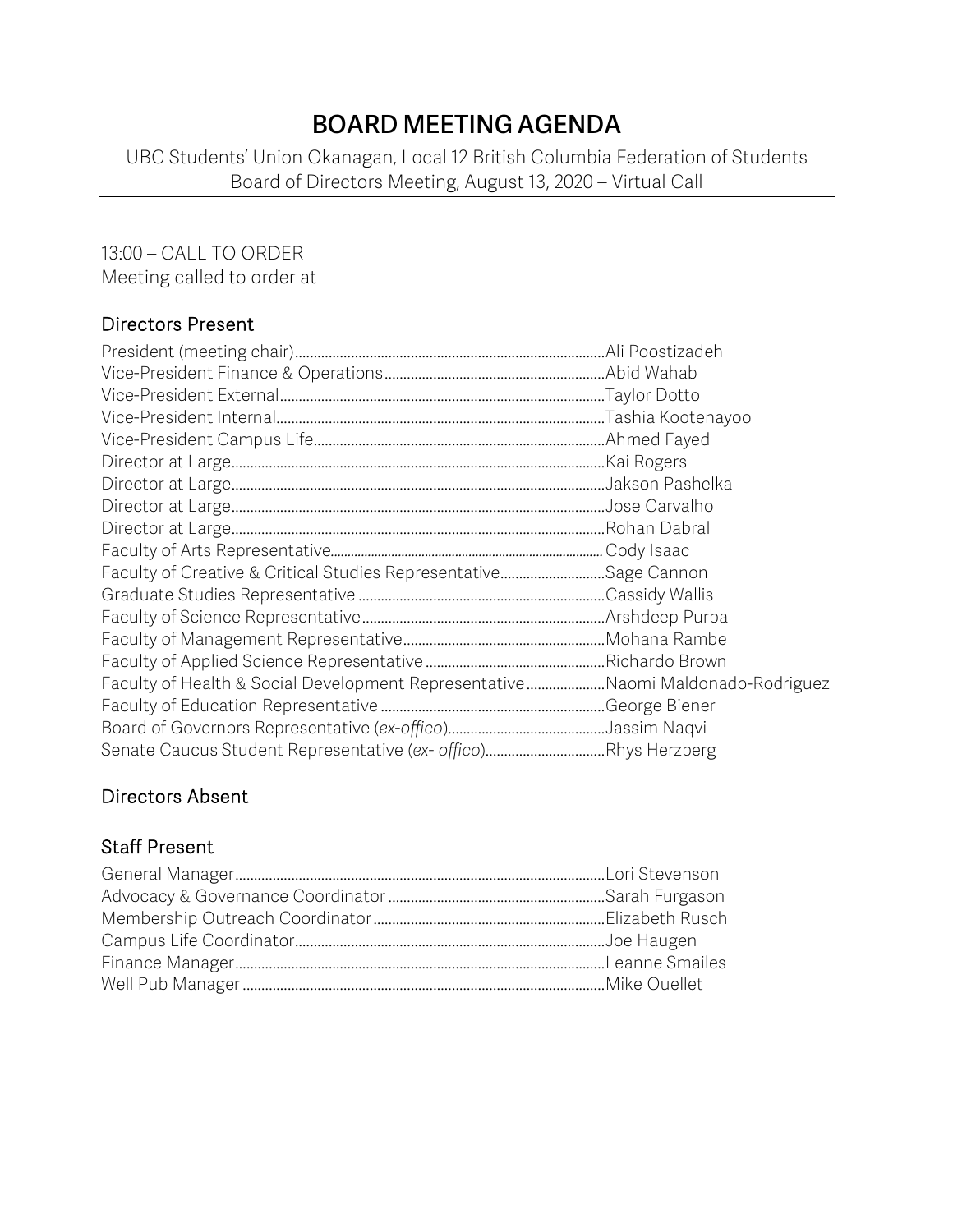#### **1. ACKNOWLEDGEMENT OF TERRITORY**

We would like to acknowledge that we are on the traditional, ancestral territory of the Okanagan Nation. We would like to recognize that learning happened in this place long before this institution was established. It's important that we understand that we are very privileged to be living, working, and learning in these territories that are not our own.

## **2. ADOPTION OF AGENDA AND REVIEW OF MEMBERSHIP**

## **20/08/13.01 MOTION**

/

Be it resolved that the agenda be adopted.

## **3. ADOPTION OF MINUTES FROM PREVIOUS MEETINGS**

## **20/08/13.02 MOTION**

/

Be it resolved that minutes of the meeting held July 30, 2020 be adopted.

#### **4. PRESENTATIONS**

## **5. MONTHLY REPORTS**

- **5.1** President
- **5.2** VP Finance and Operations
- **5.3** VP Internal
- **5.4** VP External
- **5.5** VP Campus Life
- **5.6** General Manager

## **20/08/13.03 MOTION**

/ Be it resolved that the July 2020 Executive reports be adopted.

## **6. COMMITTEE BUSINESS**

**6.1** Executive Committee

**20/08/13.04 MOTION**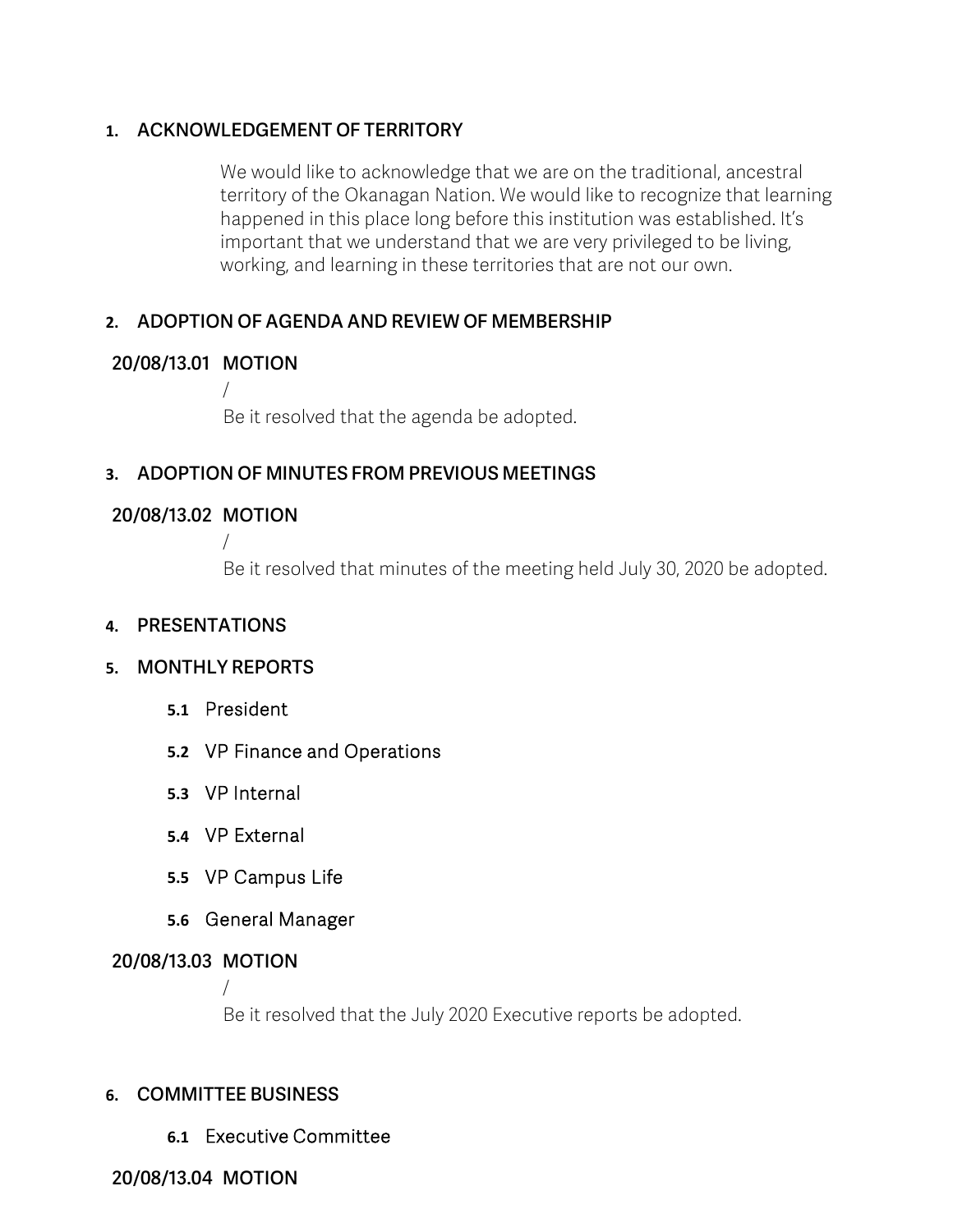/

Be it resolved that the minutes from the meeting held Aug 4, 2020 be adopted.

## **6.2** Finance Committee

## **20/08/13.05 MOTION**

Wahab/

Be it resolved that the minutes from the meeting held Aug 6, 2020 be adopted.

## **6.3** Policy Committee

## **6.4** Campus Life Committee

## **20/08/13.06 MOTION**

Fayed/

Be it resolved that the minutes from the meeting held Aug 4, 2020 be adopted.

## **6.5** Campaigns Committee

## **20/08/13.07 MOTION**

Dotto/

Be it resolved that the minutes from the meeting held July 31, 2020 be adopted.

## **6.6** Oversight Committee

## **20/08/13.08 MOTION**

/

Be it resolved that the minutes from the meeting held July 23, 2020 be adopted.

## **7. REPORT ON UNIVERSITY RELATIONS**

- **7.1** Board of Governors
- **7.2** Senate
- **7.3** Other University Committees
- **8. OLD BUSINESS**
- **9. NEW BUSINESS**
	- **9.1** In-Camera Discussion

**20/08/13.09 MOTION**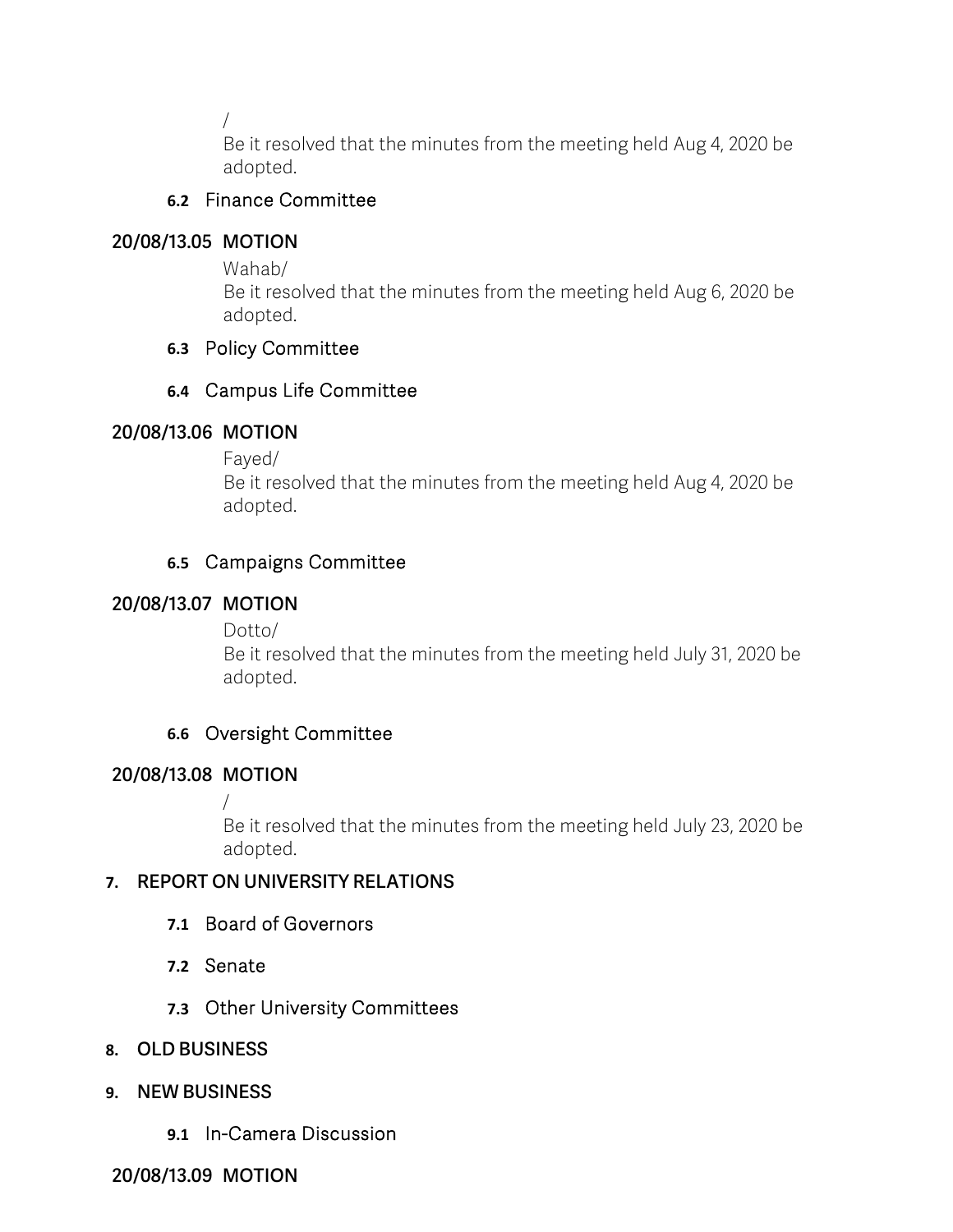/ Be it resolved that the meeting move in-camera.

## **10. INFORMATION ITEMS**

#### **10.1** Next Board Meeting Date

The next board meeting will take place August 27, 2020.

## **11. ADJOURNMENT**

Meeting adjourned at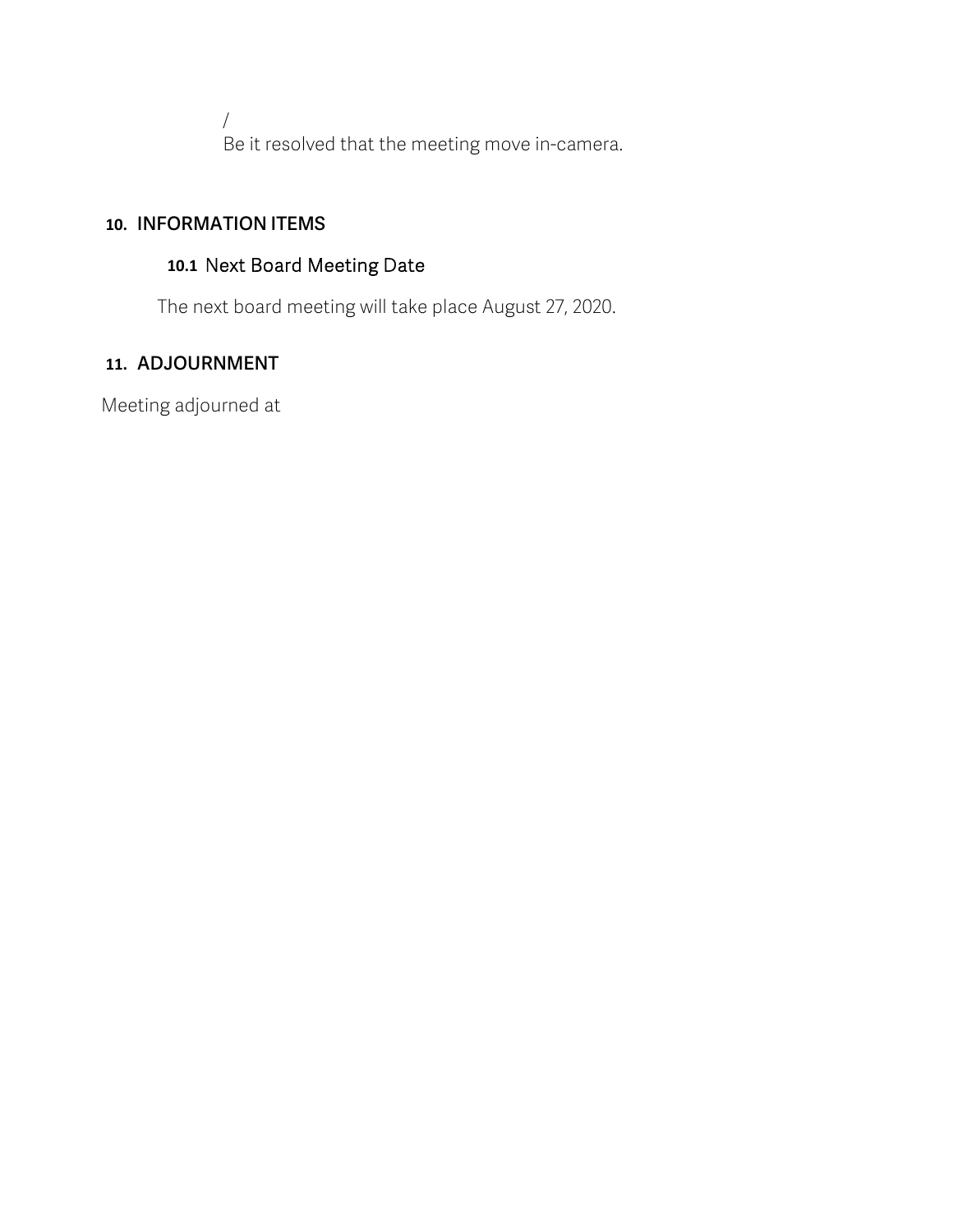# Executive Director Work Summary Ali Poostizadeh – President

Report Period: Month July 2020/21 UBC Students' Union Okanagan, Local 12 British Columbia Federation of Students

In accordance with Bylaw X, Executive Directors are required to submit a monthly written report to the Board of Directors, summarizing their activities for that month. This report is designed to provide the Board of Directors with a monthly summary of the activities of each Executive Director.

For the purpose of this report the following shall not be included as eligible work:

- attendance at Board meetings; and,
- production of this work summary;

#### Week 1

- § Meeting with Jeanie Malone, Board of Governors Student Representative to discuss reappointment of Santa Ono
- § SUO Future Plan initial draft. Board of Directors section completed.

#### Week 2

• Out of work due to injury.

#### Week 3

- Chaired executive meeting
- Lobbying call with the Office of the Minister of Public Safety regarding police reform
- § Completion of the capital projects section of SUO Future Plan
- § Coordination of August meetings

#### Week 4

• Meeting with Aaron White to discuss website redesign as well as implementation of new SUO branding

§ Zoom call with Santa Ono, President of UBC

§ Lobbying meeting with Taylor Dotto, VP External, Sarah Furgason, Advocacy and Governance Coordinator and MLAs Norm Letnick, Ben Steward and Steve Thompson.

§ Finalization of SUO Future Plan

§ Establishing contact with Cole Evans, AMS of UBC Vancouver President regarding SUO Capital Projects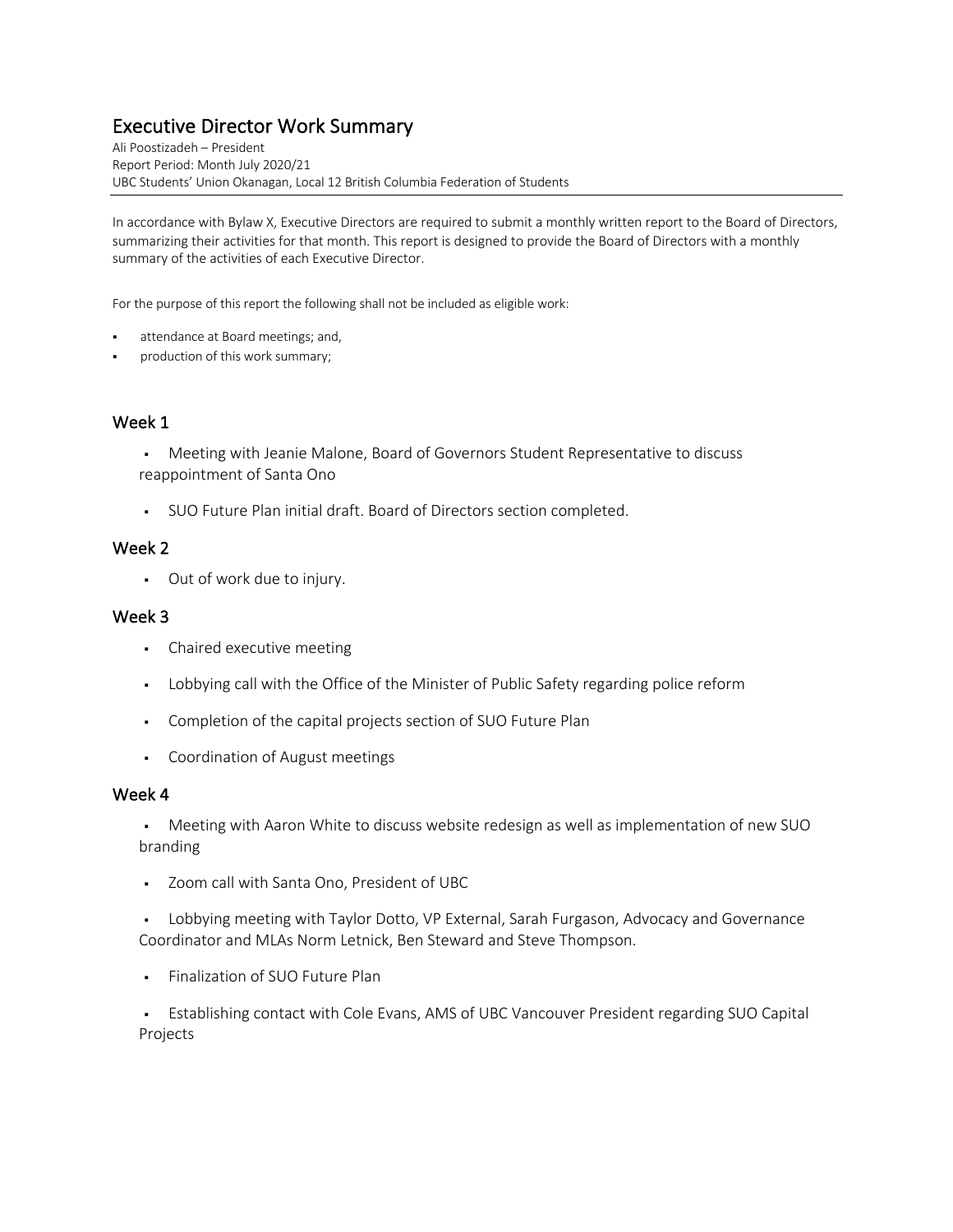#### **Executive Director Work Summary**

Abid Wahab - VP Finance & Administration Report period; July 2020/21 UBC Students' Union Okanagan, Local 12 British Columbia Federation of Students

In accordance with Bylaw X, Executive Directors are required to submit a monthly written report to the Board of Directors, summarizing their activities for that month. This report is designed to provide the Board of Directors with a monthly summary of the activities of each Executive Director.

For the purpose of this report the following shall not be included as eligible work:

- attendance at Board meetings; and,
- production of this work summary;

#### **Week 1**

- Meeting with different lawyers, discussions about the potential to expand SUO's current legal aid
- Meeting with Lori for touching base and discussions about the budget
- Meeting with Kootenayoo about membership outreach line and other particular lines (RC, Ombudsperson)
- Meeting with Leanne; weekly touch base, discussions about student services and budget
- Signed cheque requisitions for expenses, signed receipts, and signed telephone bills

#### **Week 2**

- Meeting with Leanne; weekly touch base and discussions about my goals, how to plan for them
- Meeting with Lori; weekly touch base
- Presented the final presentation of the final draft of the budget before adopting it at the July 31st BOD meeting; last opportunity for discussion, amendments and voicing any concerns
- Continued work on Club Funding Summary reports, went through the clubs with missing information as well
- Continued the strategic planning meeting from last week; presented my 3 main goals and priorities, received feedback
- Signed cheque requisitions for expenses, signed receipts, and signed telephone bills
- Meeting with the Engineering Society VP Finance; discussions about creating a budget plan for the ENGRS
- Discussed the budget's operating revenues with the executive committee; continued my consultative budgeting process
- Planned financial management workshops; reached out to RBC to potentially collaborate with
- Reviewing the reports provided by the ENG Society, drafting questions and responses.

- Finance committee meeting; important discussions on the budget, utilizing new information based on updated enrollment forecasts
- Discussions with the board of directors regarding the budget; made necessary adjustments to the budget based on feedback from the meeting.
- Meeting with Leanne and Sarah; understanding the process for adopting the adopted budget during the BOD meeting
- Meeting with Mike; further understand his plans for The Well for this upcoming year and any capital purchases
- Signed cheque requisitions for expenses, signed receipts, and signed telephone bills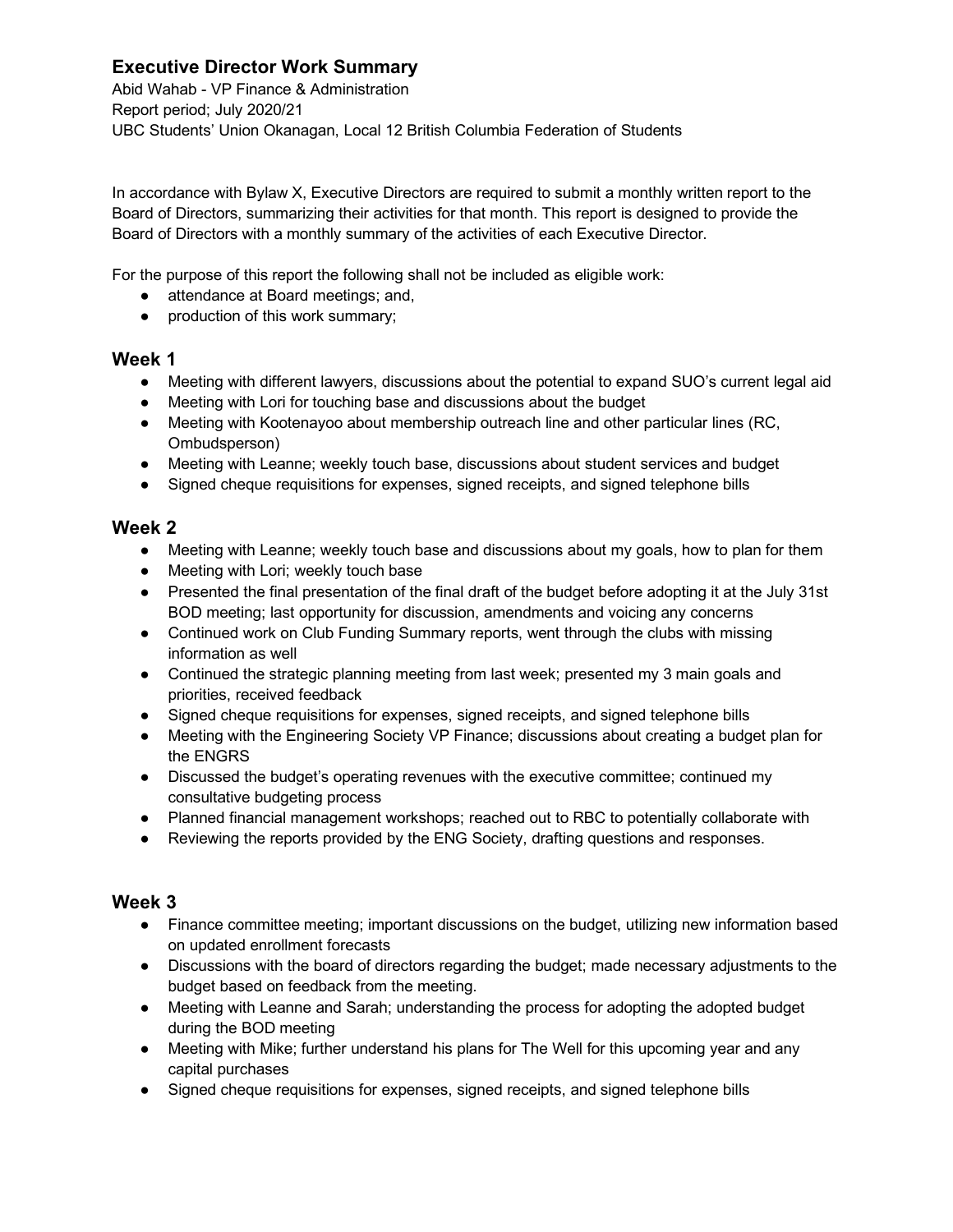## **Executive Director Work Summary**

Abid Wahab - VP Finance & Administration

Report period; July 2020/21

UBC Students' Union Okanagan, Local 12 British Columbia Federation of Students

- Weekly touch-base with Lori
- Meeting with Ananya Reed (Provost) and Valerie Nichol (Senior Finance Manager of UBCO) to discuss enrollment forecasts and UBC's plans for the upcoming year Processed the total appreciation bonus to Leanne
- Updated the final draft of the budget based on new information from the meeting with UBC; sent the final draft for adoption to Sarah
- Budget final draft; went through each budget lines and expense lines again, drafted Q&As for the budget presentation
- Meeting with Leanne; budget updates and discussions
- Presented the final draft of the budget; adopted the final draft
- Office work; responded to inquiries, meetings with different club leaders to discuss avenues for funding.
- Signed cheque requisitions for expenses, signed receipts, and signed telephone bills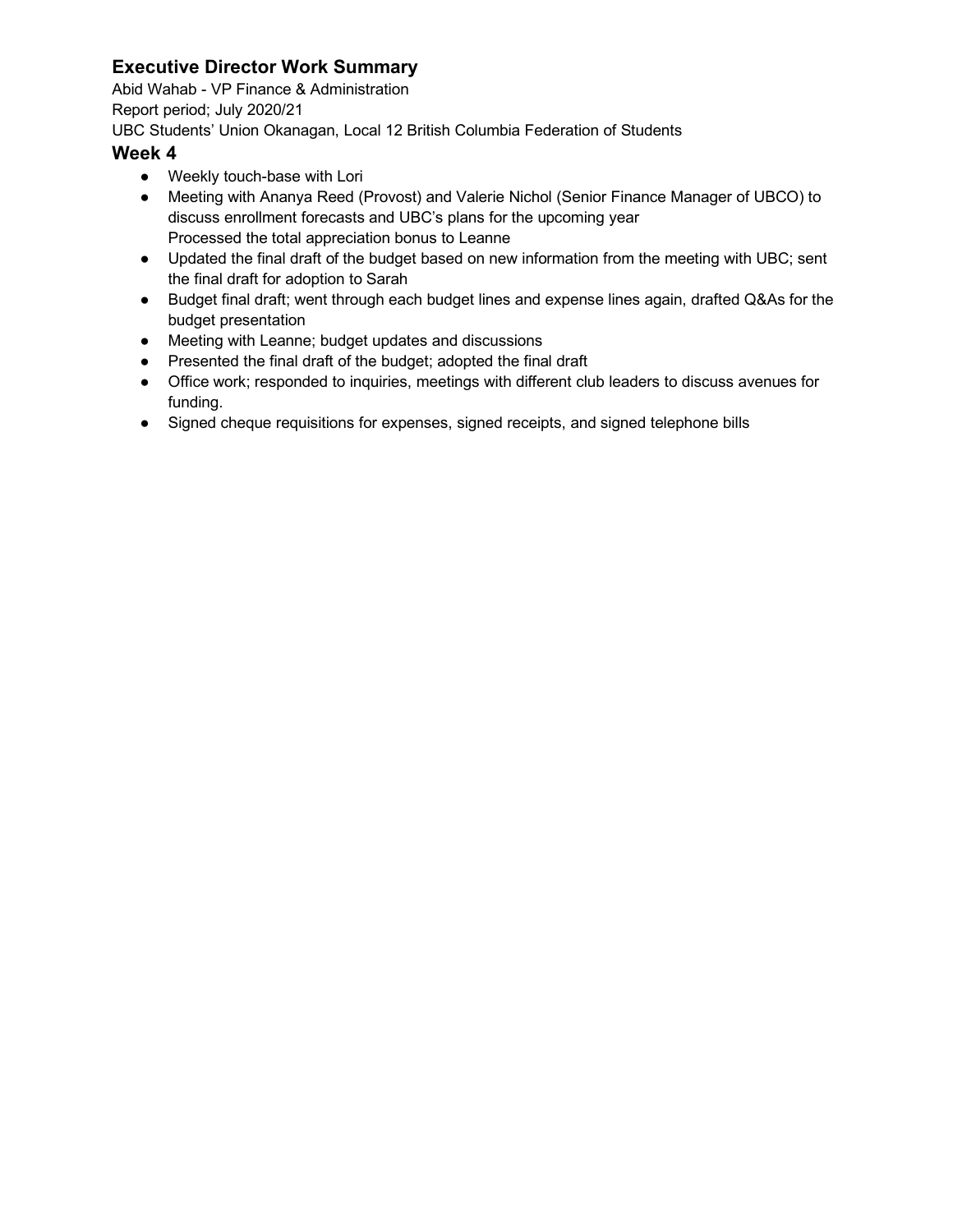#### **Executive Director Work Summary**

Tashia Kootenayoo– VICE PRESIDENT INTERNAL Report Period: JULY 2020/21 UBC Students' Union Okanagan, Local 12 British Columbia Federation of Students

In accordance with Bylaw X, Executive Directors are required to submit a monthly written report to the Board of Directors, summarizing their activities for that month. This report is designed to provide the Board of Directors with a monthly summary of the activities of each Executive Director.

For the purpose of this report the following shall not be included as eligible work:

- attendance at Board meetings; and,
- production of this work summary;

#### **Week 1**

- Policy Research for the Resource Centres, Policy Plan and budget.
- Co-chaired UBC Open Education Working Group.
- Met with Shilo from the Sexual Violence Prevention Response Office to discuss and review plan for SVM policy implementation for the SUO.
- Hosted emergency Policy committee meeting for Resource Centre Policy.
- Met with Ombuds Office to discuss Academic Advocacy issues.
- Capital Planning Consultation with UBC.

#### **Week 2**

- Organized Appointment Interviews and reviewed applicants with Sarah Furgason.
- Research for SVM Phasing plan proposal.
- Met with Izzy Rusch to discuss SEO meetings and potential online Expo opportunities.

#### **Week 3**

- Meeting with external organizations around budget inquiries and finalizing proposals.
- Interviews for Appointments for Vacant Board positions and debriefing.
- Conducted Research relevant to the Media fund.

- Report editing and creation for the Appointment recommendations for the Board of Director vacant positions.
- Consult with Joe Haugen on Online Expo and student association engagement.
- Editing Elections Regulations and bylaw research.
- Monthly 1:1 with Academic Assistant Vice Provost Heather Berringer.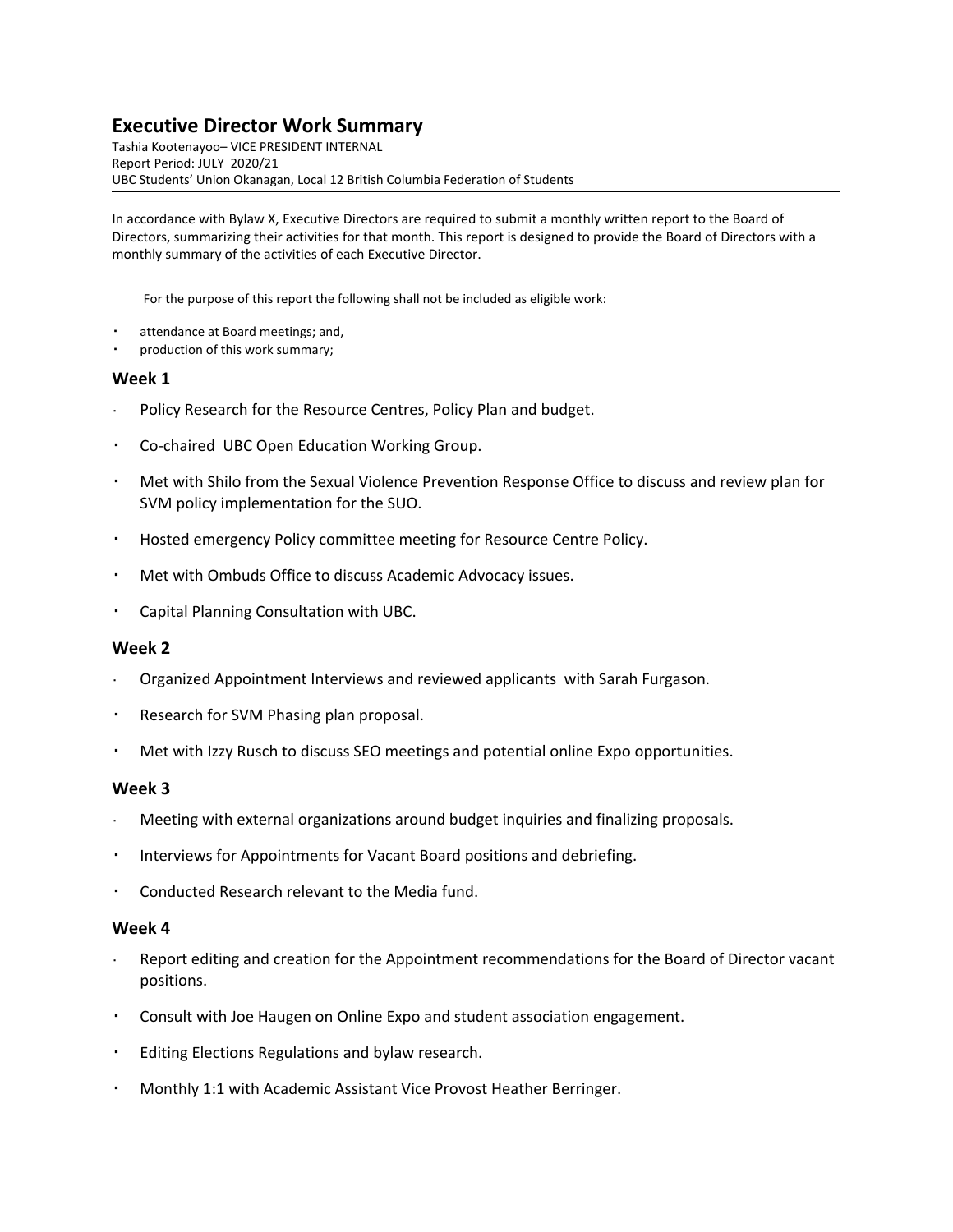# Executive Director Work Summary Taylor Dotto – Vice President External

Report Period: July 2020/21 UBC Students' Union Okanagan, Local 12 British Columbia Federation of Students

In accordance with Bylaw X, Executive Directors are required to submit a monthly written report to the Board of Directors, summarizing their activities for that month. This report is designed to provide the Board of Directors with a monthly summary of the activities of each Executive Director.

For the purpose of this report the following shall not be included as eligible work:

- attendance at Board meetings; and,
- production of this work summary;

#### Week 1

- Meeting with Dr. Parkins and Poostizadeh to discuss 2020/21 course scheduling conflicts
- § Worked on the SWAG order and artwork for Term 1
- Emailing back and forth with Fare Ware to confirm the SWAG order for term 1

• Created a document requesting UBC Administration to commit to banning the sale of single-use plastic bottles on campus

§ Emailing back and forth with MLAs Stewart, Thomson, and Letnick as well as MP Gray and Albas to set up a meeting to discuss Wellness Checks and incident regarding UBCO student

• Meeting with members of the campus life committee to discuss future partnership in events and how we can work together to engage members on social media

§ Meeting with Gary Hartung, Associate Director of Food Services, and Leanne Bilodeau, Associate Director Sustainability Operations, to discuss the implementation of a plastic water bottle ban on UBCO campus and a webpage for the UBC Drinks Tap Water campaign

§ Meeting with UBC Administration to discuss capital planning

#### Week 2

§ Worked on and finalized the water bottle share program contest rules and regulations for students

- § BCFS SAGM meeting
- § Staff/executive meeting
- Assisted in the planning for the social media contest for International Day of Friendship

#### Week 3

§ Executive meeting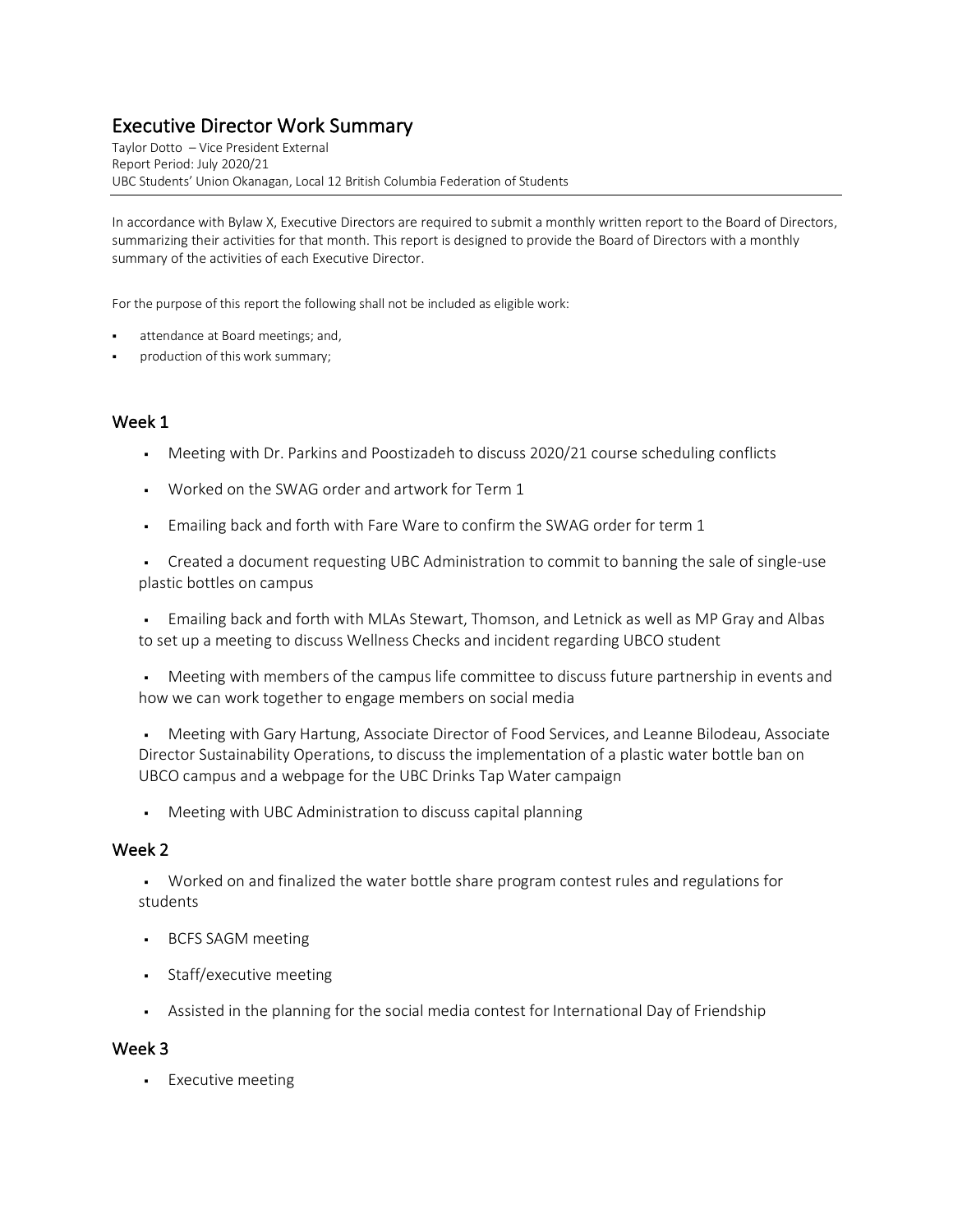• Continued work on the water bottle share program contest document for the website

#### Week 4

- § Submit video production request form to UBC for the all-gendered washroom campaign
- § Submit social media request form for Water bottle share program
- § Themed planning meeting

• Meeting with MLAs Stewart, Thomson, and Letnick to discuss Wellness Checks and incident with UBCO student

- § Meeting for Masters of Management Dual Degree Tuition Consultation
- § Positive Space Committee meeting
- § Campaign Committee meeting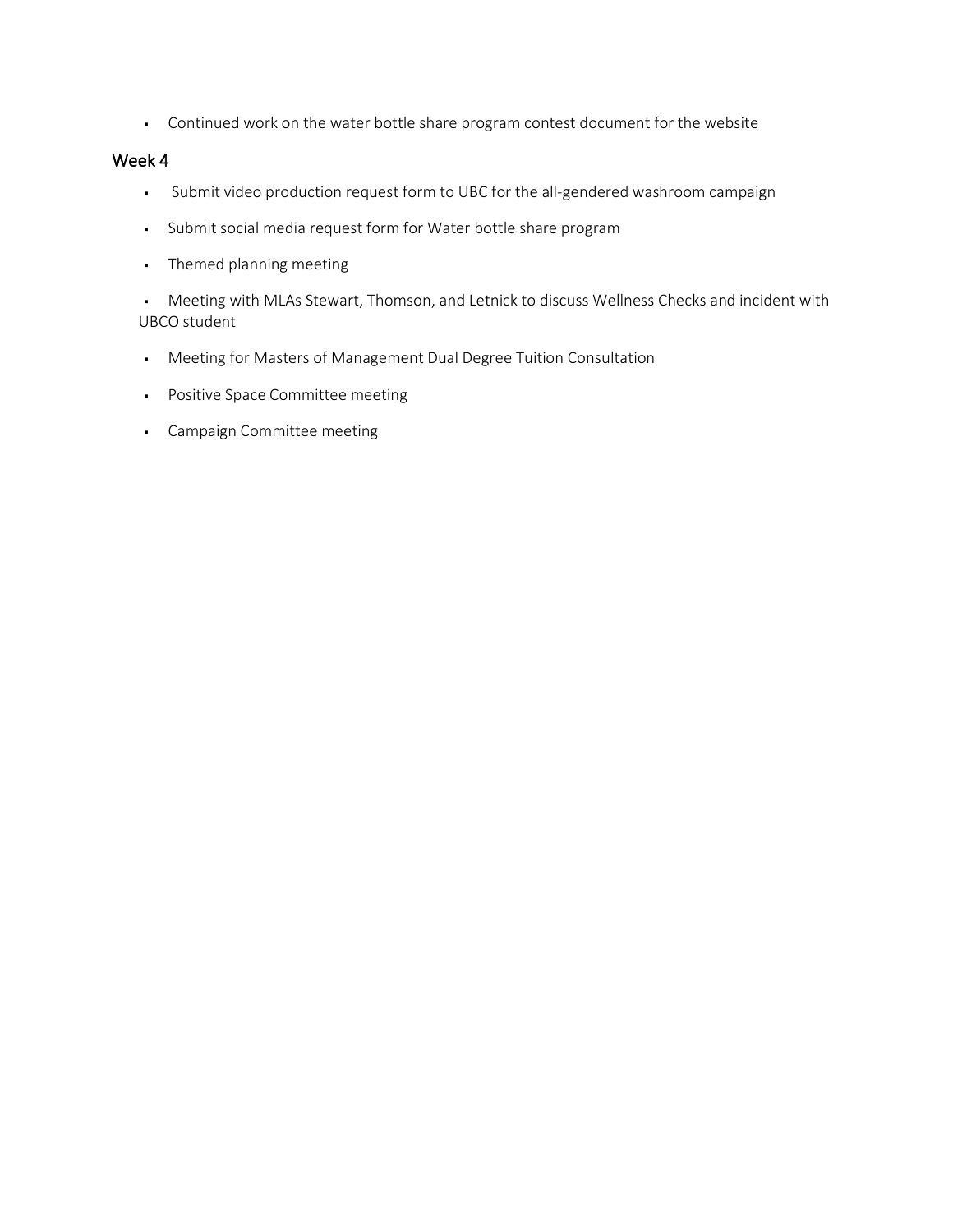# Executive Director Work Summary<br>Ahmed Fayed – Vice President Campus Life

Report Period: July 2020/21 UBC Students' Union Okanagan, Local 12 British Columbia Federation of Students

In accordance with Bylaw X, Executive Directors are required to submit a monthly written report to the Board of Directors, summarizing their activities for that month. This report is designed to provide the Board of Directors with a monthly summary of the activities of each Executive Director.

For the purpose of this report the following shall not be included as eligible work:

- attendance at Board meetings; and,
- production of this work summary;

#### Week 1

- § Executive Meetings
- Meeting with Joe Haugen and emailing all my relevant partners
- § Campus Hub Shell Created
- § Emails

#### Week 2

- § Began starting new initiatives with my Campus Partner
- Met with Senate once more regarding the canvas shell.
- § Campus Life Committee Meeting

#### Week 3

- § Met with other campuses to facilitate events
- § Research on Speakers & Moderators

- Met with the relevant partners for the queer picnic
- § Emails & Contacting Clubs
- Officially collaborating with 4-5 other campuses to host a virtual speaker event.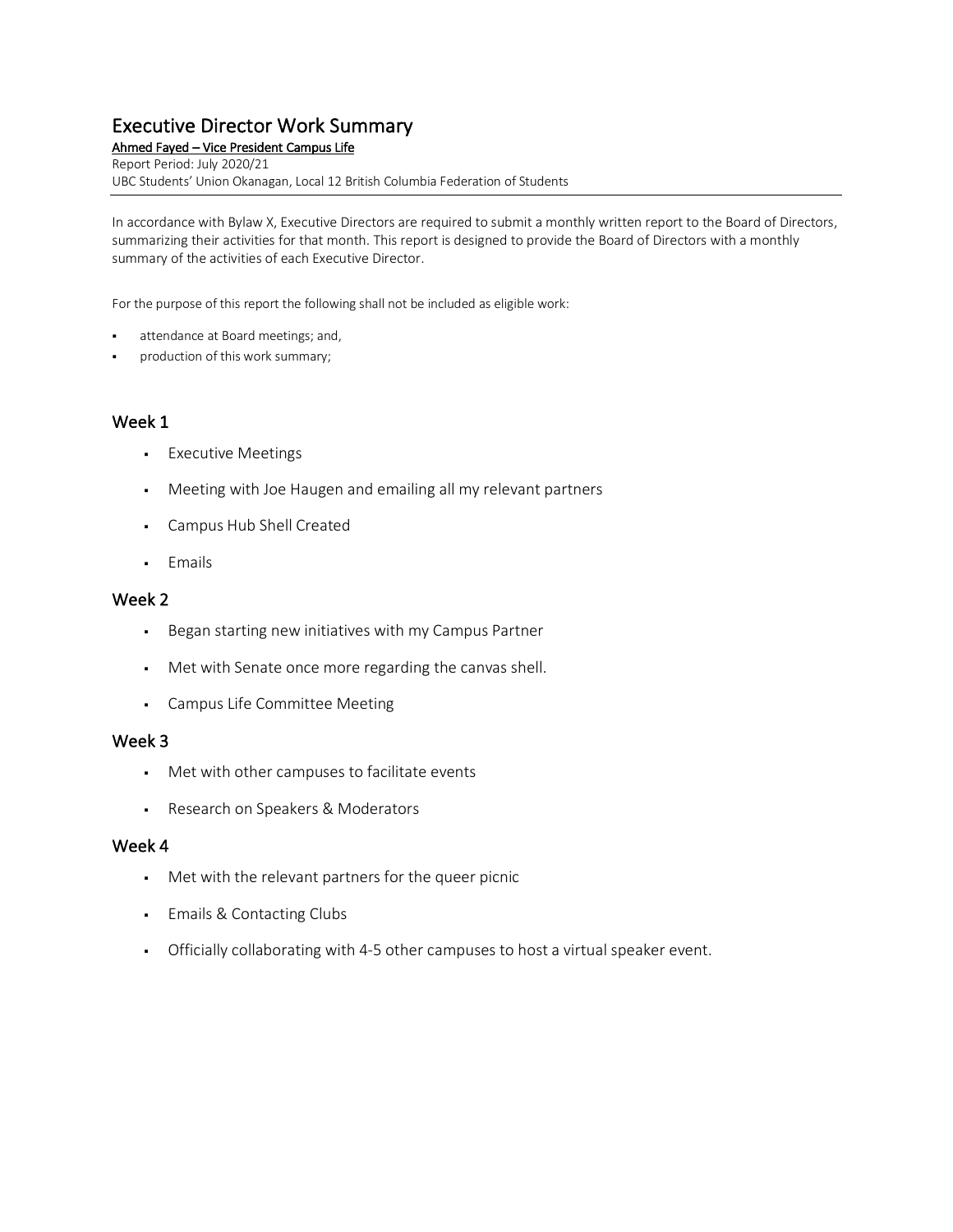# General Manager Work Summary<br>Lori Stevenson – General Manager

Report Period: July 2020 UBC Students' Union Okanagan, Local 12 British Columbia Federation of Students

#### Office & Administration

- Consulting with Rachel, Aaron and Business Managers for a safe office protocol for returning to work
- § Began the process of compiling schedules of who will be in the office when for fall
- § Investigation / research around applying for the Canada Emergency Wage Subsidy (CEWS)
- § Assisted Rachel with BoD meeting minute training/preparation as she filled in for Sarah for the first time

#### University Relations & Committees; Other stakeholder meetings

- Attended SEO team meeting to discuss fall orientation / Create
- § Met with Liz Hilliard from SEO to consult on what SUO information should be included in their "Parents' Orientation" website, that will replace the face to face parent orientation
- Consulted on UBCO and UBCSUO resumption planning and resources with Shelley Kayfish from Campus Operations and Risk Management
- Monthly meeting with Rob Einerson, AVP Students, Shannon Dunn discussed capital projects; fall campus plans; new DVC onboarding; UBCO initiatives
- Met with Roger Wilson to discuss shifting the financial obligation of the Empower Me service to UBC
- Met with Third Space and was updated on their plans for the academic year
- § Attended capital planning meeting UBC Van and UBCO stakeholders

#### Events/Projects/Operations

- Attended the <sup>1/2</sup> day UBCO Transportation Plan Workshop
- § Completed first draft of SUO strategic plan
- § Coordinated an agreement between all parties to move to an Opt-Out U-PASS operation for fall, and coordinated staff and office plans accordingly
- Reached out to third party lessees regarding fall numbers and their return to operation plans
- § Discussions with Ali, Tashia, and Ahmed regarding the future of the Phoenix/Heatwave media operations

#### Human Resources Work

- § Ongoing 1:1 meetings with staff checking in on work and goal progress; assessing challenges or pinch-points; coaching on issues as needed
- § Began the process of booking staff Annual Performance Appraisals

#### SUO Committee Work

- § Oversight Committee helped chair to organize committee meeting and agenda; review of minutes;
- Finance Committee budget meetings both as a committee and with individual executives and staff
- Policy Committee one meeting: Resource centers policy work
- § Executive Committee two meetings
- § Staff and Executive Meetings had our first joint meeting since the Covid-19 restrictions went into place. Determined a meeting schedule going forward, including themed planning meetings where all board members were invited to join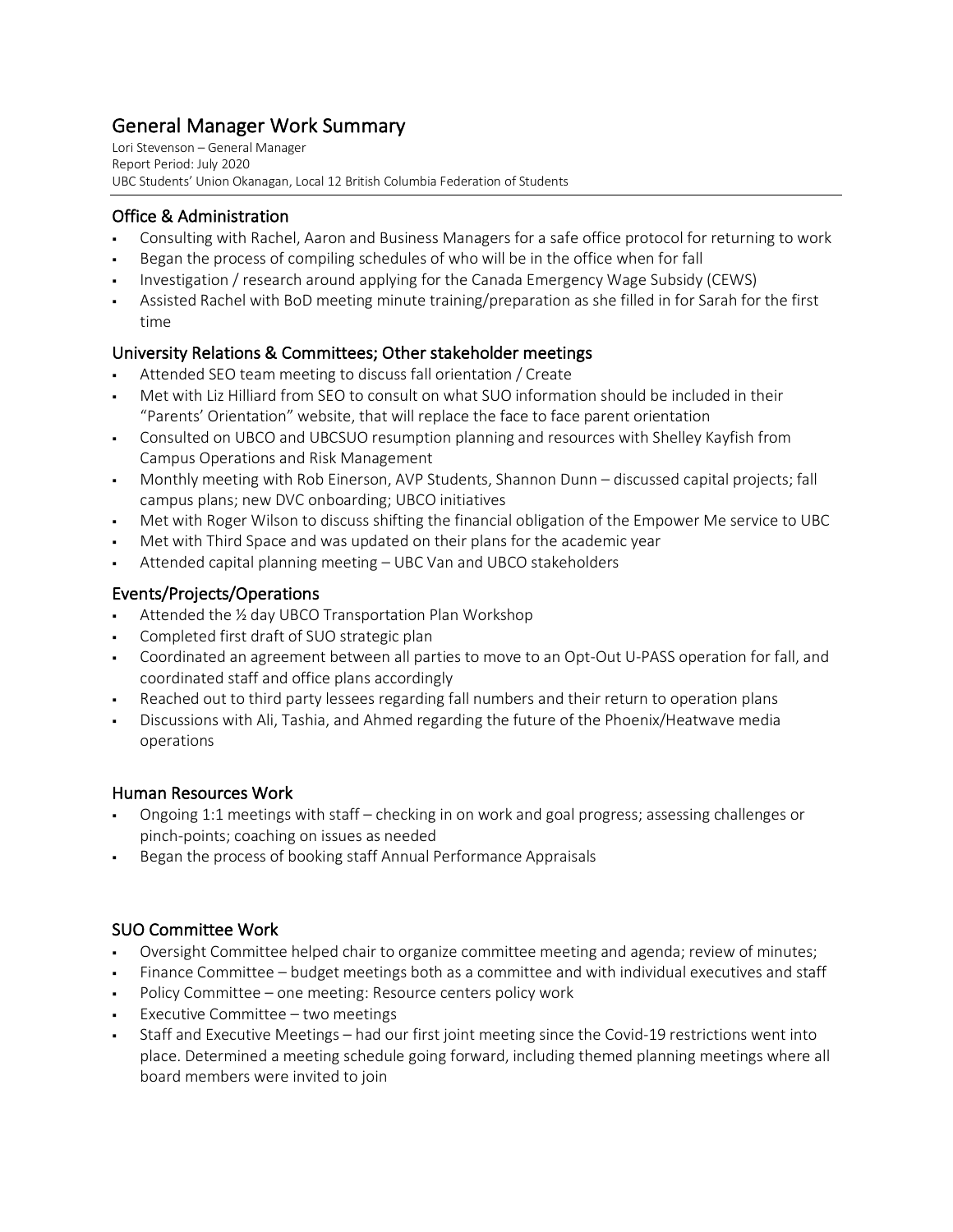## **FINANCE COMMITTEE MEETING AGENDA**

UBC Students' Union, Okanagan Executive Committee Meeting, August 6 2020 UBCSUO Conference Room

## 11:12 – Call to Order

Meeting called to order at 11:12.

#### Directors Present

| Vice-President Finance (meeting chair) | Abid Wahab |
|----------------------------------------|------------|
|----------------------------------------|------------|

#### Directors Absent

| President         | Ali Poostizadeh |
|-------------------|-----------------|
| Director at Large | Rohan Dabral    |

## Staff Present

| General Manager | Lori Stevenson |
|-----------------|----------------|
| Finance Manager | Leanne Smailes |

## **1. ACKNOWLEDGEMENT OF TERRITORY**

We would like to acknowledge that we are on the traditional, ancestral territory of the Okanagan Nation. We would like to recognize that learning happened in this place long before this institution was established. It's important that we understand that we are very privileged to be living, working, and learning in these territories that are not our own.

## **2. ADOPTION OF AGENDA**

- **3. PRESENTATIONS**
- **4. OLD BUSINESS**
- **5. NEW BUSINESS**
- **6. INFORMATION ITEMS**

## **6.1 Review of the YTD Statement of operations**

6.1.1 Review of all SUO business revenues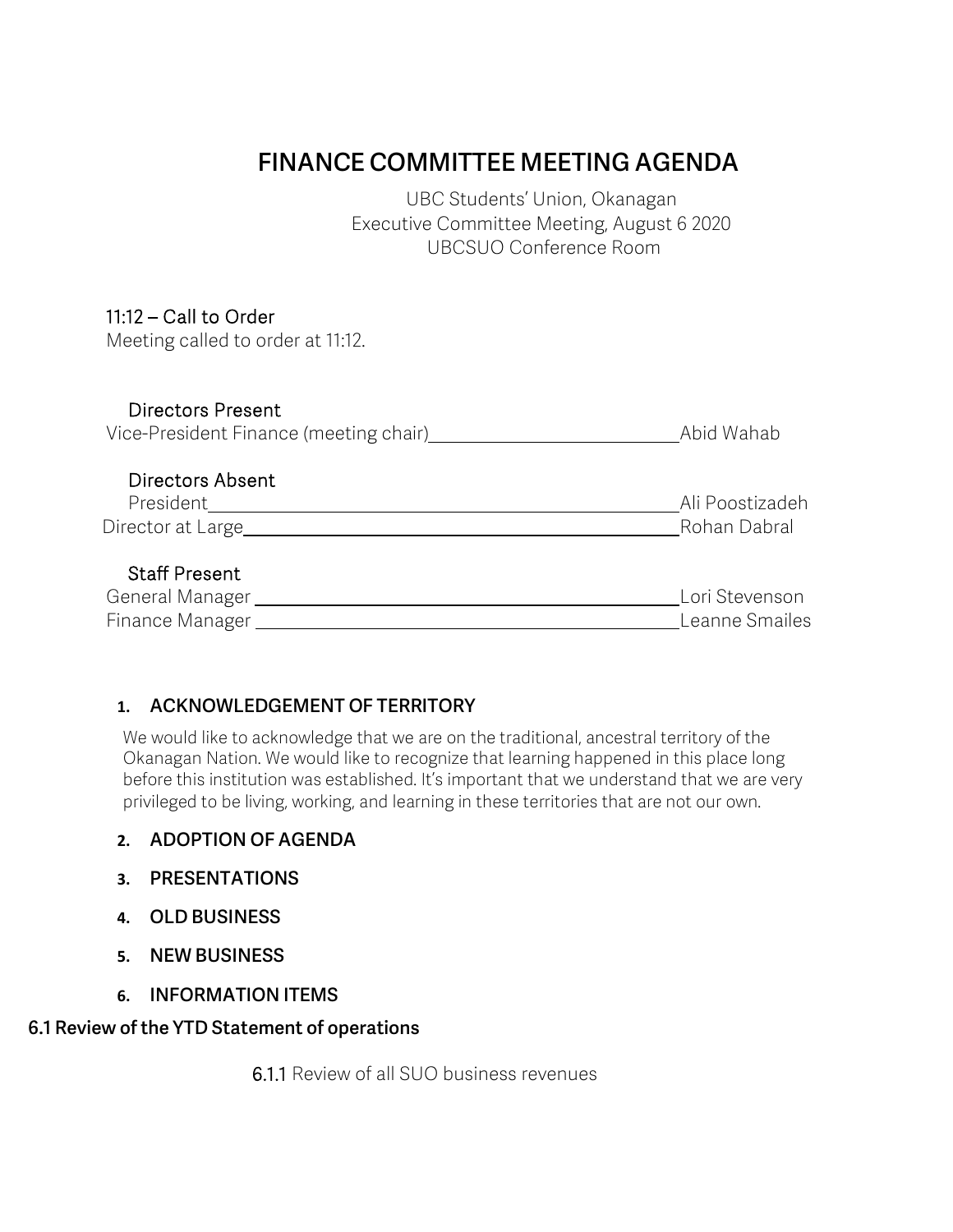Wahab presented the YTD of the SUO business revenues. Wahab asked questions regarding the certain business operations. Smailes provided answers about the operations. Stevenson provided feedback and updates.

6.1.2 Review of all YTD expenses

Wahab presented the YTD expenses incurred by the businesses. Wahab asked for clarification on certain expenses. Smailes assisted in clarifying the expenses.

## 6.2 Discussions about leasing contracts

 Stevenson presented potential leasing scenarios. Stevenson mentioned presenting several leasing options and scenarios to the next executive meeting.

## 6.3 U-PASS Discussions

 Stevenson provided updates on U-Pass sales and the slight changes to operations. Stevenson also stated that summer U-Pass sales will be completed at the bookstore and the revenue for sales have not yet been recorded due to reporting. Brief discussions about U-Pass for Terms 1 & 2 were discussed, Stevenson reported on progress.

## **7.** ADJOURNMENT - Adjourned at 12.10pm

**1.**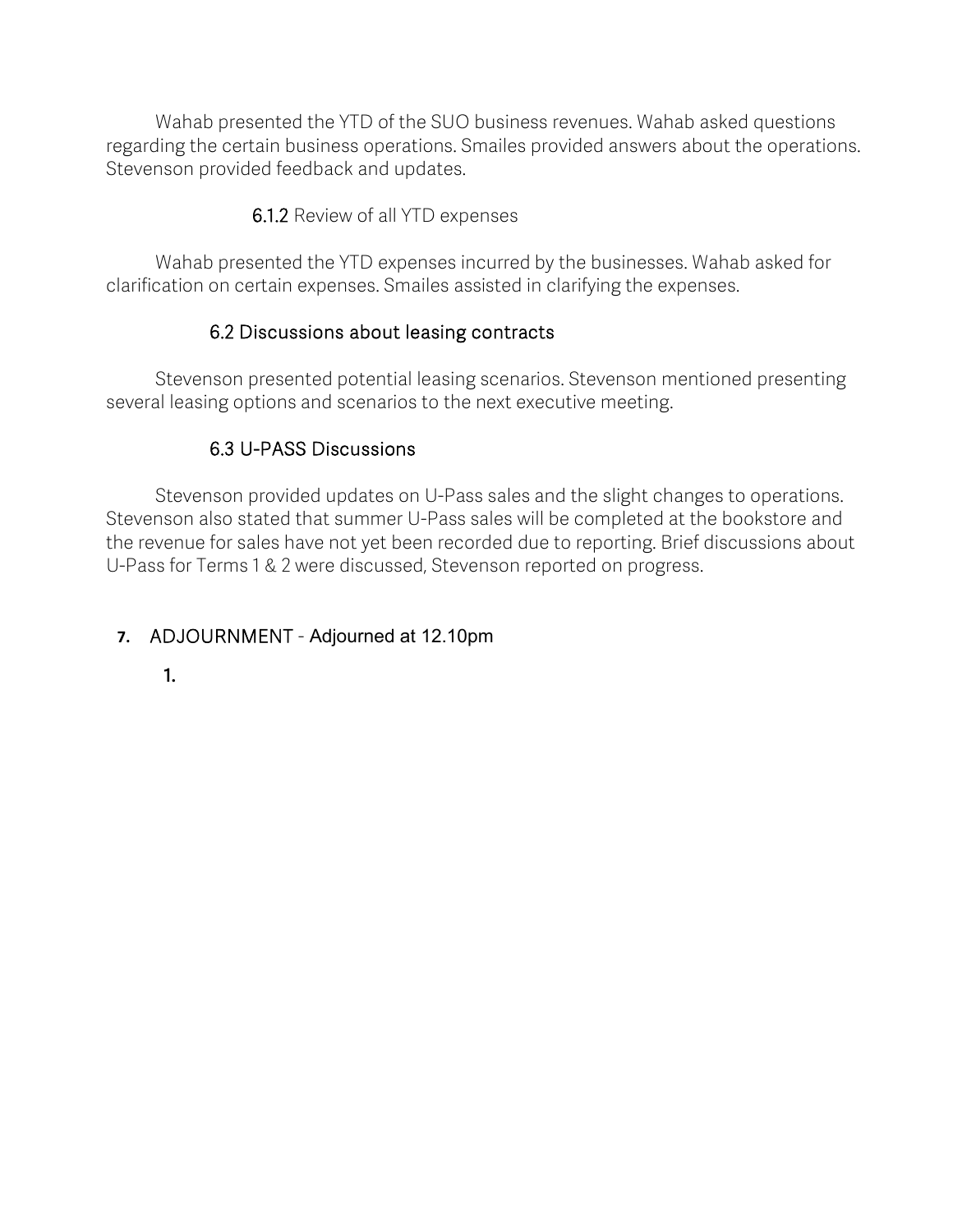# **CAMPUS LIFE COMMITTEE MEETING AGENDA**

UBC Students' Union, Okanagan Campus Life Committee Meeting, August 4th, 2020, Zoom

10:33 – Call to Order

#### Directors Present

| Ahmed Fayed       |
|-------------------|
| Abid Wahab        |
| Tashia Kootenayoo |
| Cassidy Wallis    |
| Sarah Bradley     |
| Laavanya Prakash  |
|                   |

## Directors Absent

| . |
|---|
|---|

#### Staff Present

| Campus Life Coordinator | Toe Haugen   |
|-------------------------|--------------|
| Well Pub Manager        | Mike Ouellet |

## **1. ACKNOWLEDGEMENT OF TERRITORY**

We would like to acknowledge that we are on the traditional, ancestral territory of the Okanagan Nation. We would like to recognize that learning happened in this place long before this institution was established. It's important that we understand that we are very privileged to be living, working, and learning in these territories that are not our own.

## **2. OLD BUSINESS**

#### **3. NEW BUSINESS**

#### **3.1 Time Zones**

Two events and/or recorded programming can be affective. Wallis suggested more cultural events that could be tailored to the country of origin. Fayed would like the committee to help brainstorm ways to get participation. Wallis suggested that we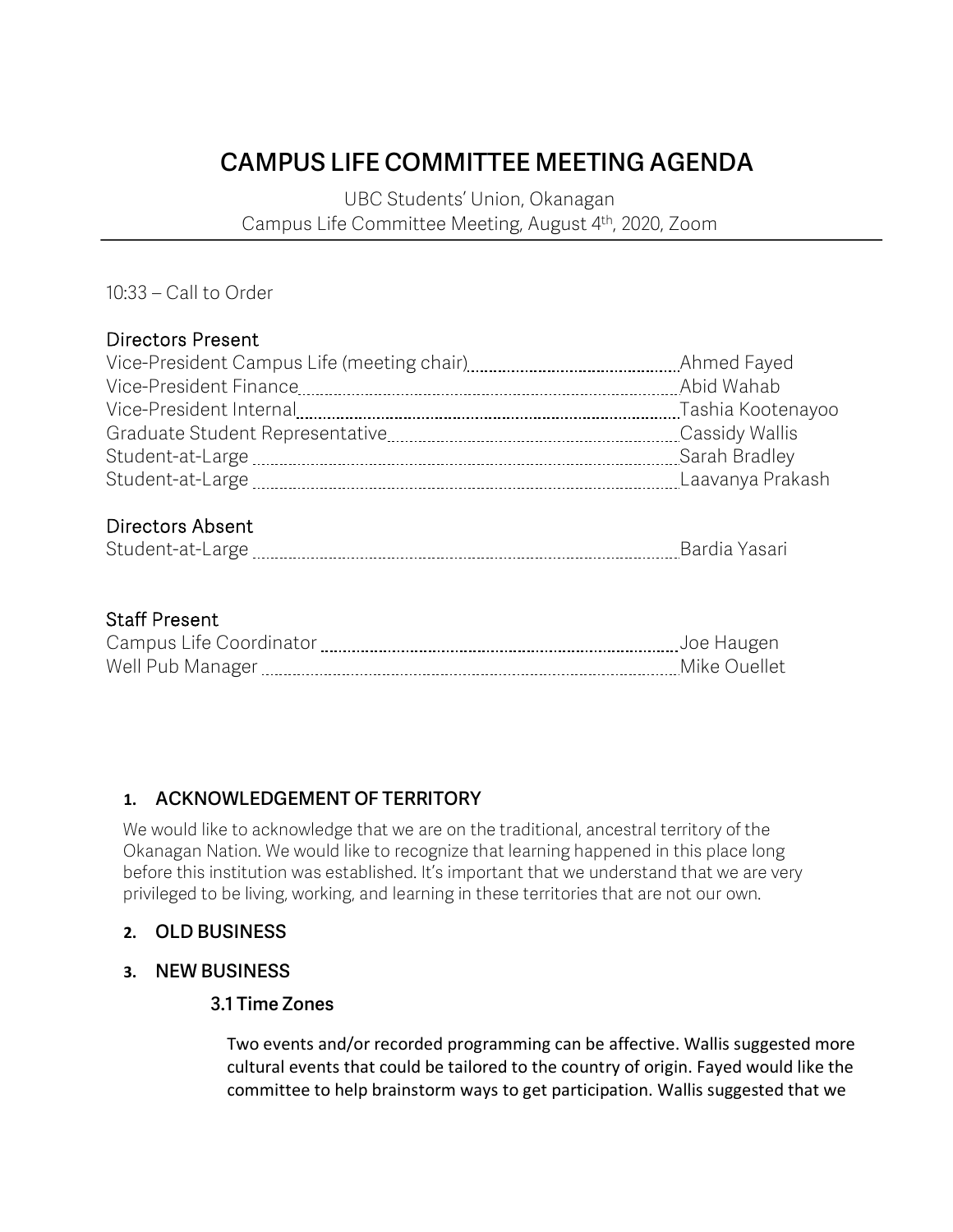could team/partner with student associations for more cultural related programming. Haugen suggested that we reach out to more student associations to start a dialogue. Haugen has reached out to Yoga Club, Games Club, etc. Prakash will reach out to the CCS & Vacu faculties to make an introduction for a potential animator, per the A101 content related idea.

#### **3.2 Canvas Hub Update**

Fayed gave an update on this idea and would like to start moving forward with it soon. Wahab stated that executing surveys on the Canvas Hub could

#### **3.3 Jumpstart Update**

Wahab suggested we do Netflix party and Zoom simultaneous for first year students. We have Netflix Party slated for Sept 3<sup>rd</sup> at 11:45am and 10:15pm. Haugen suggested we watch "Eurovision" since its licensed in most countries. Wallis likes this movie.

#### **3.4 Welcome Week Update**

Haugen spoke about Pride Picnic and hosting Drag Bingo simultaneously in-person and online. Wallis talked about Grad student events. Haugen spoke about the logistics of online trivia.

#### **3.5 Prizes – Ideas**

Fayed would like ideas on prizes. Wallis suggested Amazon gift cards or things a student may need. Bradley suggested "daily" things, travel accessories. Fayed thought online textbooks could be a good prize. Wallis said Grad students don't buy textbooks. Wahab likes the idea of subsidizing textbooks but would like to see a way to insure students are indeed spending money on the textbooks. Haugen suggested utilizing the UBC Bookstore to send swag/sweatshirts to students. The bookstore also has shipping logistics built in. Haugen also suggested micro-scholarships as a prize.

#### **3.6 Slack Update (New way to communicate and stay up to date with what me and Joe are working on)**

Fayed promised we'll have the Campus Life Committee Slack channel up and running by next meeting.

#### **4. INFORMATION ITEMS**

#### **5. ADJOURNMENT**

11:13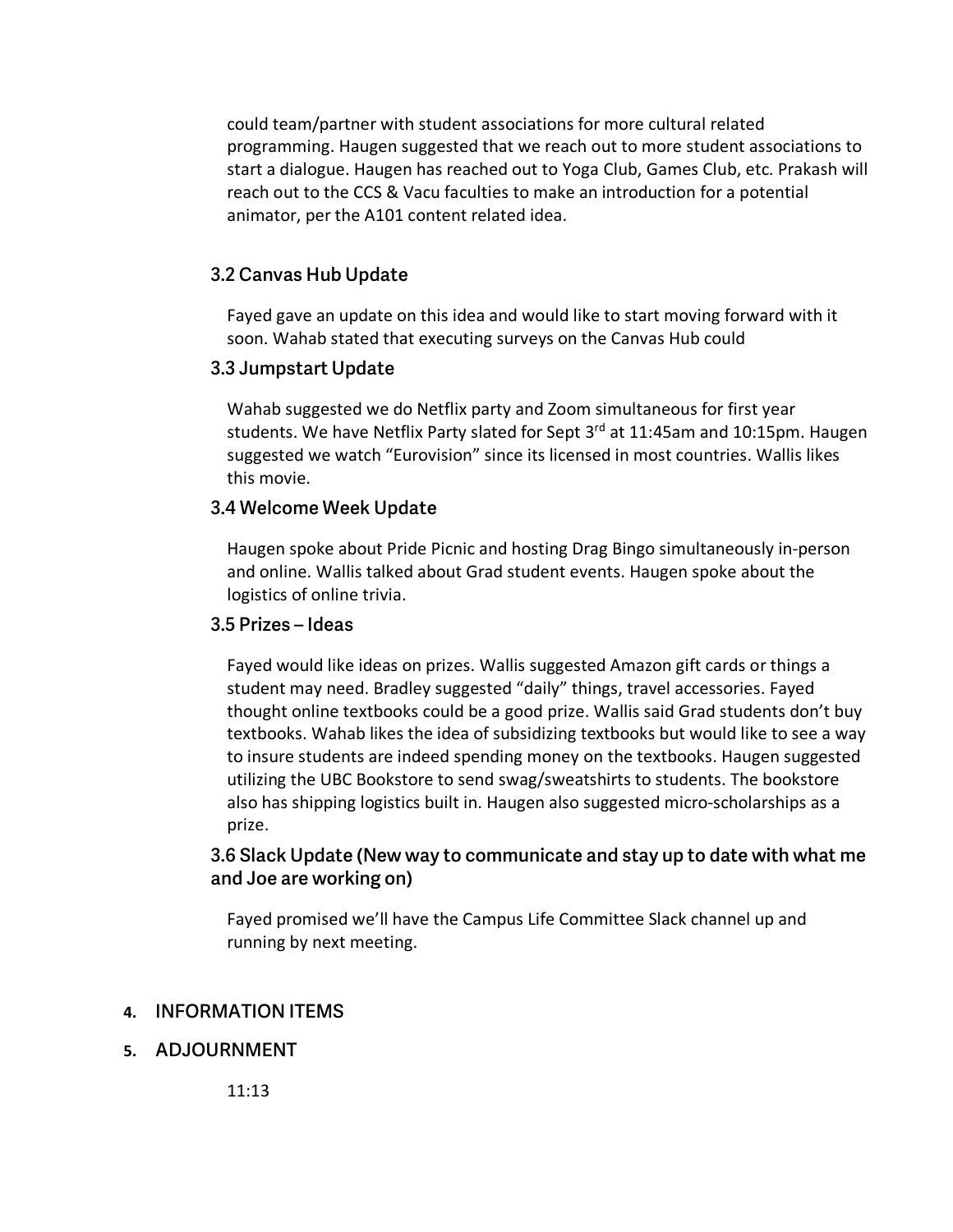## **CAMPAIGNS COMMITTEE MEETING MINUTES**

UBC Students' Union Okanagan Executive Committee Meeting, July 31, 2020 Virtual Call

Meeting called to order at 11:31

## Directors Present

| Faculty of Creative and Critical Studies RepresentativeSage Cannon                |  |
|-----------------------------------------------------------------------------------|--|
| Faculty of Health and Social Development Representative Naomi Maldonado-Rodriguez |  |
|                                                                                   |  |
|                                                                                   |  |

## Directors Absent

#### Staff Present

Advocacy & Governance Coordinator ..........................................................Sarah Furgason

## **1. ACKNOWLEDGEMENT OF TERRITORY**

We would like to acknowledge that we are on the traditional, ancestral territory of the Okanagan Nation. We would like to recognize that learning happened in this place long before this institution was established. It's important that we understand that we are very privileged to be living, working, and learning in these territories that are not our own.

## **2. PRESENTATIONS**

#### **3. OLD BUSINESS**

#### **3.1** Fund It, Fix It

Dotto provided information about the Fund It, Fix It campaign. Poostizadeh will look into advertising costs for the campaign. Members discussed different advertising options.

#### **3.2** OER Campaign

Cannon gave information about the discussion at OERs at senate. Uribe suggested a social media challenge to do with textbook costs that would also have a contest. Dotto liked the idea of nominating friends to share. Jonnotan emphasized the importance of getting first year students involved in the campaign and that perhaps getting that information out through Jumpstart could be helpful. Maldonado-Rodriguez liked the idea of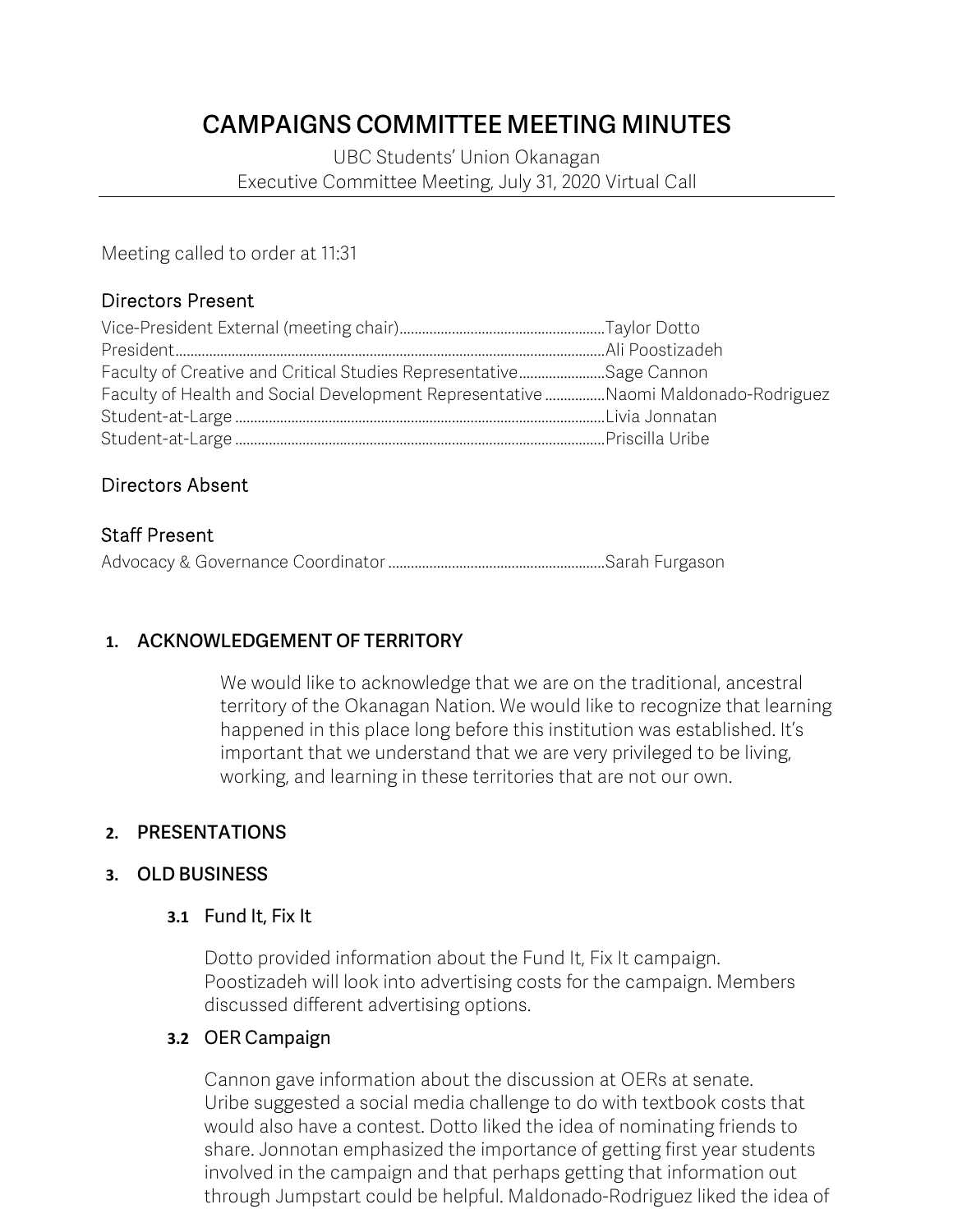using social media to reach students but wondered about how we can get professors more involved. Cannon thought a campaign to recognise faculty members could help and make it clear to students and professors what the true cost of textbooks are.

Dotto and Furgason will bring a structured plan back to the committee.

## **3.3** Knock Out Interest

Dotto asked members about engagement ideas for the Knock Out Interest campaign.

Uribe suggested making and posting videos about the issue.

Maldonado-Rodriguez thought building awareness about what the actual cost of interest is could help members understand the importance of the issue.

Cannon liked the idea of a video for the campaign.

Poostizadeh asked about how the campaign could also be public facing. Furgason suggested encouraging students to reach out to older family members, such as parents.

Cannon said that older siblings are also really well aware of the issue since some of them have had to repay student loans.

Ali liked the idea of getting family members involved in the conversation. Dotto and Furgason will bring a plan back to the committee for consideration.

## **4. NEW BUSINESS**

## **5. INFORMATION ITEMS**

## **5.1** All-gendered Washrooms

Dotto gave an update on the work being done by the committee and the idea of providing an educational campaign including a video. Dotto has reached out to the Equity and Inclusion Office for their input. Poostizadeh talked about using humor to help people realize they don't have to take the concept so seriously. Sage agreed. The hope is to film in August and have the video ready for September.

## **6. ADJOURNMENT**

Meeting adjourned at 12:23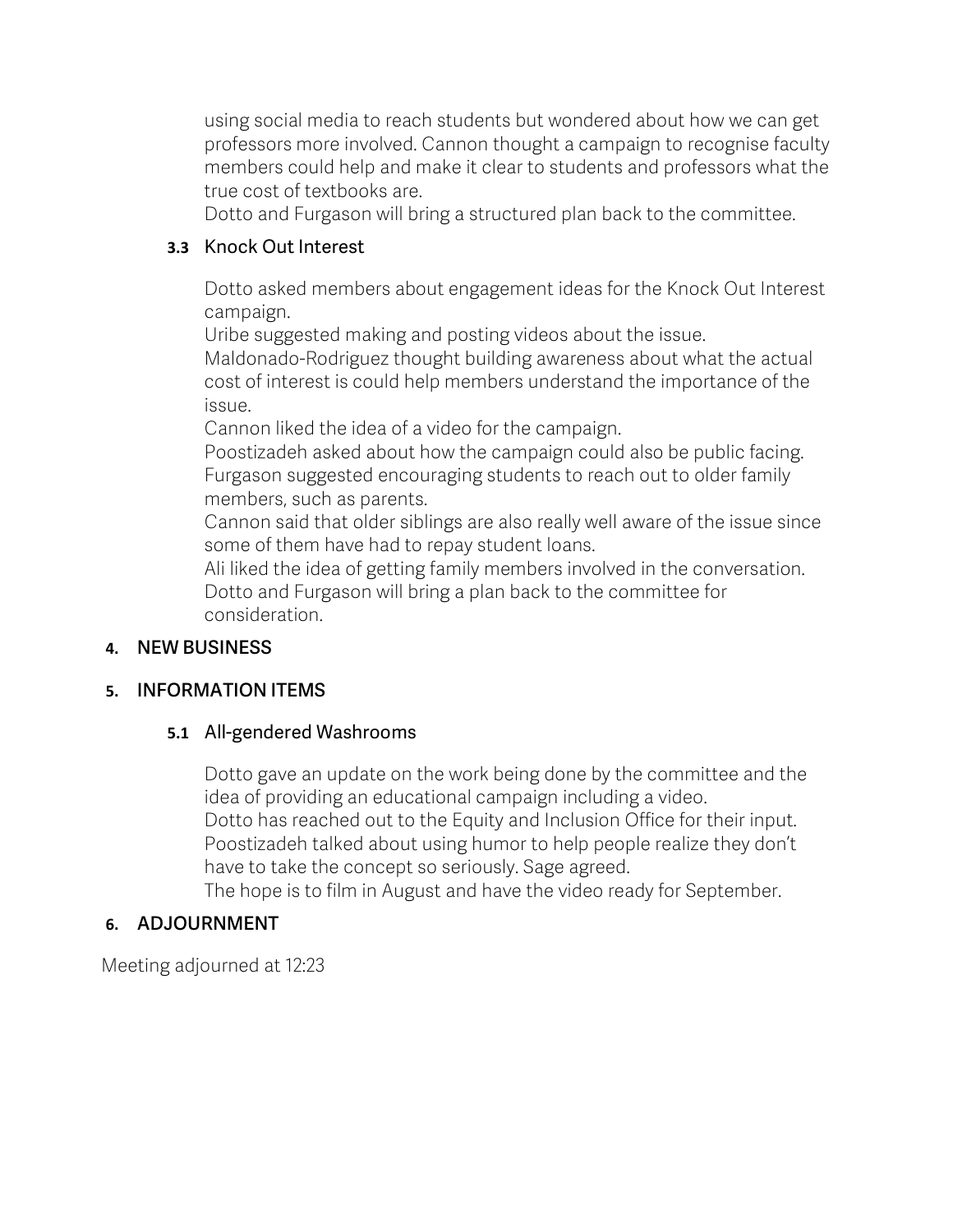# **OVERSIGHT COMMITTEE MEETING AGENDA**

UBC Students' Union, Okanagan Executive Committee Meeting, Thursday 23 July 2020, Zoom Meeting

#### 14:05 – Call to Order

#### Directors Present

| Student-at-Large (meeting chair)                   | Fatima Al-Roubaiai |
|----------------------------------------------------|--------------------|
|                                                    | Kai Rogers         |
| Faculty of Arts and Social Sciences Representative | Cody Isaac         |
|                                                    | Jassim Nagvi       |

## Directors Absent

## Staff Present

| ∽<br>--<br>. |  |
|--------------|--|
|--------------|--|

## **1. ACKNOWLEDGEMENT OF TERRITORY**

We would like to acknowledge that we are on the traditional, ancestral territory of the Okanagan Nation. We would like to recognize that learning happened in this place long before this institution was established. It's important that we understand that we are very privileged to be living, working, and learning in these territories that are not our own.

#### **2. ADOPTION OF AGENDA**

#### **20/07/01.01 MOTION**

Be it resolved that the revised minutes be adopted Jassim/Cody Carried

#### **3. PRESENTATIONS**

**4. OLD BUSINESS**

#### **5. NEW BUSINESS**

- 5.1 Review of Timesheets any concerns?
	- Confirm access to timesheets ACTION: Lori to provide access to timesheets to group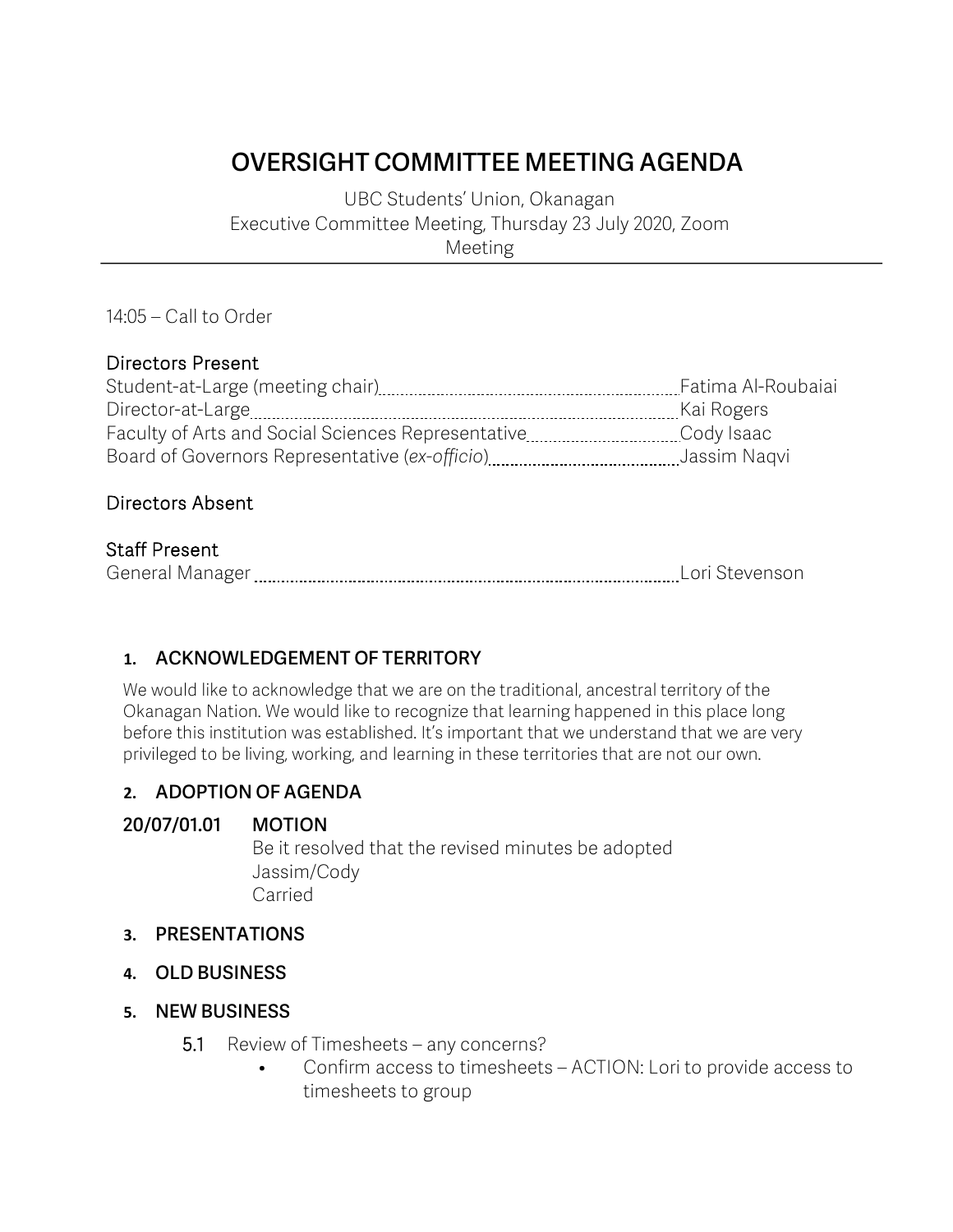- What to look for? Look for equity, fairness, reasonable use and application of work hours, alignment of time spent within the role
- 5.2 Review of Monthly Summary Reports feedback?
	- May reports reviewed, no issues identified.
	- ACTION: Fatima to send June reports to committee members.
	- What is the process? Executive summary reports are due first Friday of each month to Lori & Board Chair, then presented at next Board meeting. Committee members can expect reports to be sent via email by mid-month.
	- What to look for? Look for alignment of work to goals, etc.
	- To clarify, our mandate is oversight but not detailed guidance or direction.
- 5.3 Discuss Executive Review process see attachment.
	- ACTION: Fatima send initial Executive Goal Reports to committee members
	- Review of the process template to give to executives, feedback as follows:
	- Attendance: Unless there is a glaring issue, there's no need for all five oversight committee members. If standard review, then done in pairs with consolidated feedback from the rest of the groups. Oversight committee will discuss at their regular meeting, prior to individual meetings to consolidate feedback. Random assignment of executives to committee members. Lori to attend all meetings, plus one committee member. Meant to be peer review process, so each committee member (except Lori) will lead one meeting with one member leading two meetings. Cody volunteered to lead a second review meeting.
	- Timeline: Review of timeline for reviews. First review is up to the end of August; can we ask reports to be submitted Friday September 11. Oversight Committee meeting one week later, between Sept 11-21 some time. Then review meetings done by end of September, between 21-30.

## **6. INFORMATION ITEMS**

- Is there a terms of reference or regulations for this committee?
	- o Yes here: UBCSUO Bylaws and UBCSUO Regulations
- What does action look like in the case of any concerns regarding Executives?
	- o Committee members would discuss and then take any concerns or recommendations to the Board.
- Is there a formal way for students to request an investigation? Refer to Bylaw Regulation #32